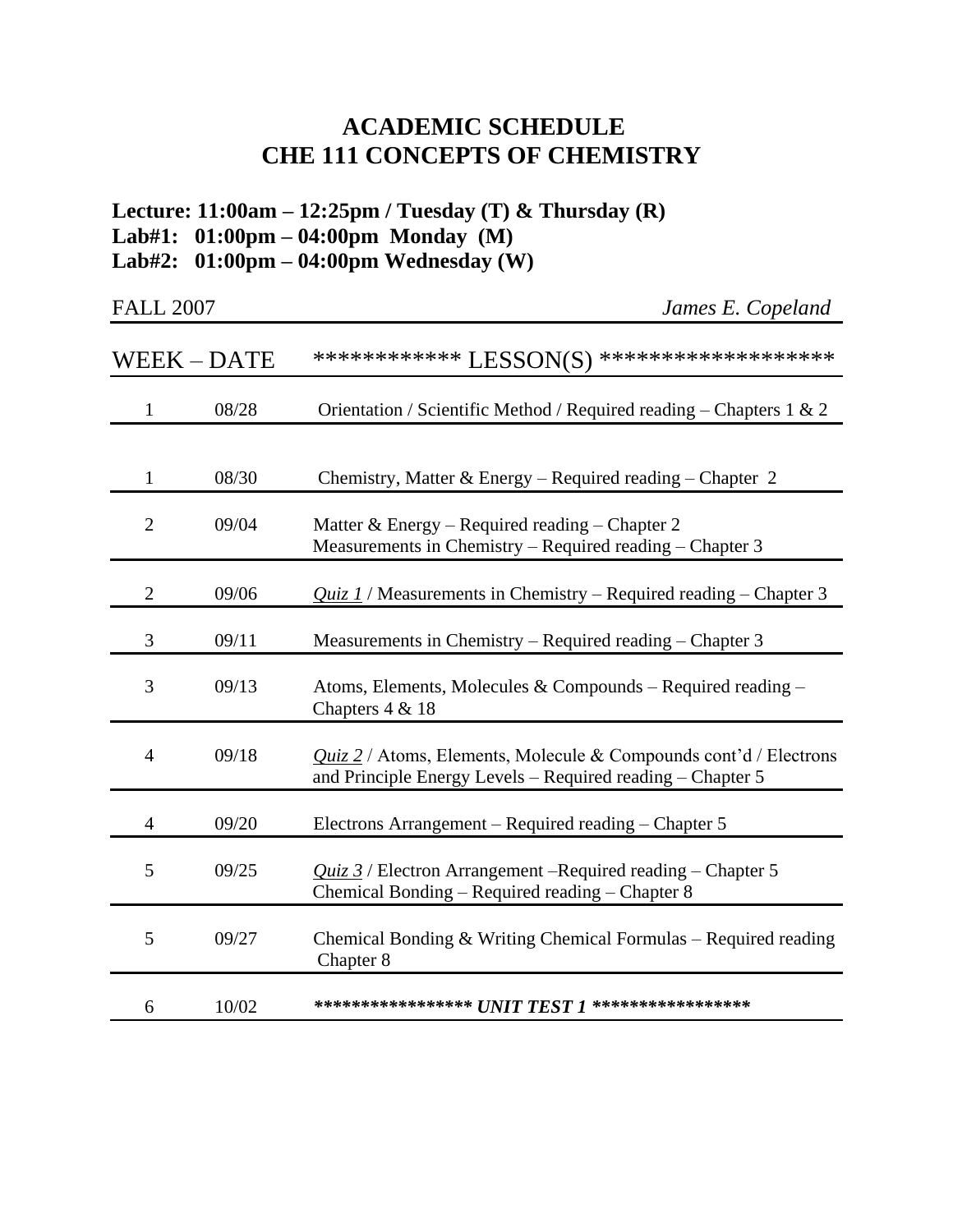$WEEK - DATE$  \*\*\*\*\*\*\*\*\*\*\*\*\*\*\*\*\* LESSON(S) \*\*\*\*\*\*\*\*\*\*\*\*\*\*\*\*\*\*

| 6                | 10/04 | The Periodic Table – Required reading – Chapter $7$                                                                                                          |
|------------------|-------|--------------------------------------------------------------------------------------------------------------------------------------------------------------|
| 7                | 10/09 | The Periodic Table – Required reading – Chapter $7 / Quiz$ 4<br>(Take Home $-$ Due 10/11/2007 at 11:00am) Do not be late for class on the 11 <sup>th</sup> . |
| $\boldsymbol{7}$ | 10/11 | The Periodic Table cont'd / Naming inorganic compounds -<br>Required reading - Chapter 6                                                                     |
| 8                | 10/16 | Naming inorganic compounds cont'd / Calculation of Formula<br>Weighs (Molar mass & Molecular mass)-Required reading – Chapter 9<br>4.12 Chapter 4            |
| 8                | 10/18 | Quiz 5 / Calculations: Formulas Weight, Moles, Percent Composition,<br>and Empirical Formulas – Required reading Chapters $4 \& 9$                           |
| 9                | 10/23 | Chemical Equations - Required reading - Chapter 10                                                                                                           |
| 9                | 10/25 | Stoichiometry – Required reading – Chapter 11                                                                                                                |
| 10               | 10/30 | $Quiz 6$ / Gases and the Gas Laws – Required reading – Chapter 12                                                                                            |
| 10               | 11/01 | Liquids (Water) & Solids – Required reading – Chapter 13                                                                                                     |
| 11               | 11/06 | ***************** $\pmb{U}\pmb{N}\pmb{T}$ TEST 2 **********************                                                                                      |
| 11               | 11/08 | Solutions – Required reading – Chapter 14                                                                                                                    |
| 12               | 11/13 | Solutions - Required reading – Chapter 14                                                                                                                    |
| 12               | 11/15 | Quiz 7/ Acids, Bases, Electrolytes, Ionization and Ionic Equation<br>Required reading – Chapters 16 & 17                                                     |
| 13               | 11/20 | Oxidation-Reduction Reactions/Reaction Rates and Chemical<br>Equilibrium – Required reading – Chapters 15, 16 & 17                                           |
| 13               | 11/22 | NO Class - Thanksgiving Holiday                                                                                                                              |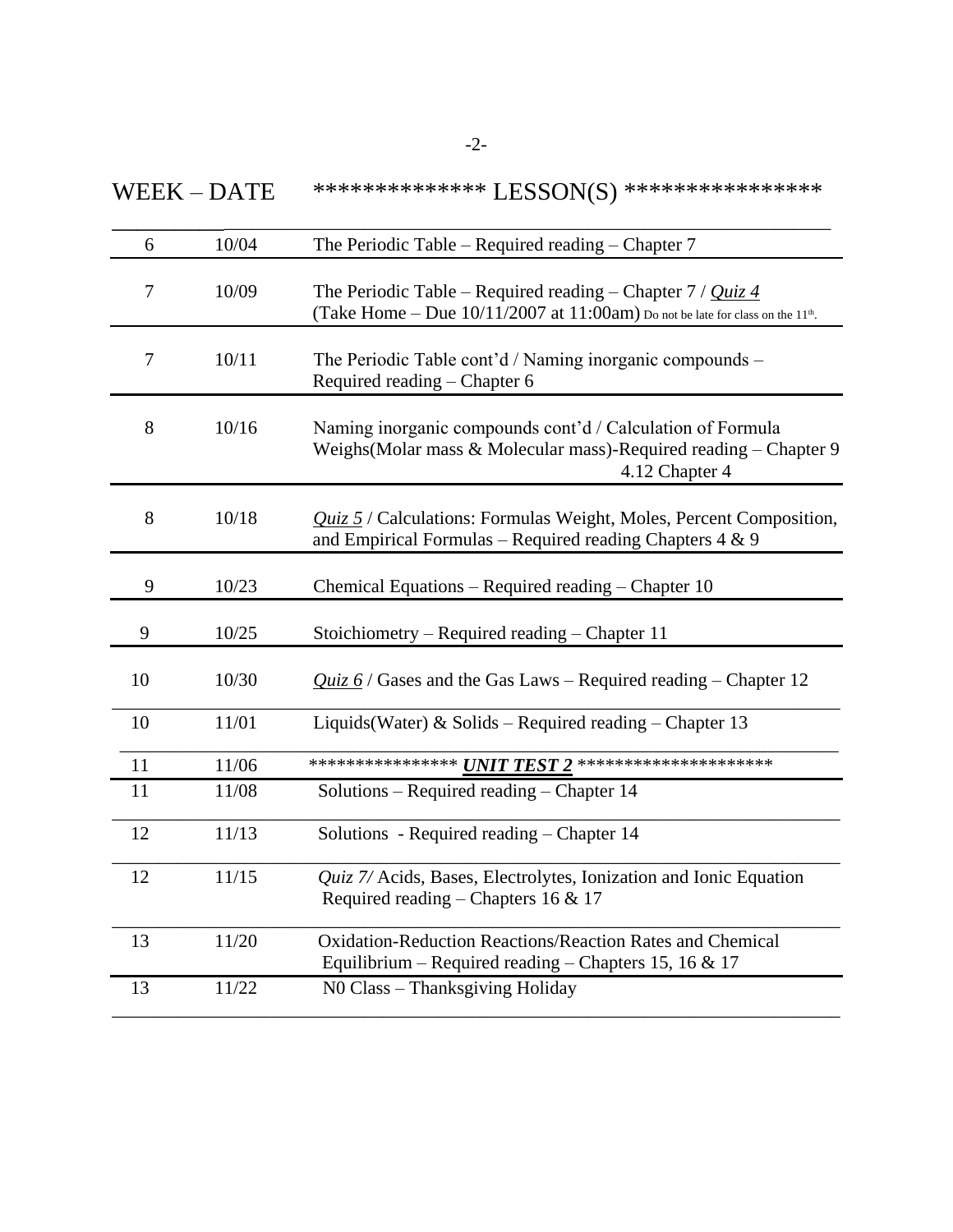|    | <b>WEEK-DATE</b>  | ************LESSON(S)<br>********************                                          |
|----|-------------------|----------------------------------------------------------------------------------------|
| 14 | 11/27             | <i>Quiz 8/</i> Organic Chemistry – Required reading – Chapter 20 and<br>Handout        |
| 14 | 11/29             | Organic Chemistry/Biochemical processes –<br>Required reading – Chapter 20 $&$ Handout |
| 15 | 12/03/07<br>12/04 | Last day to withdraw from class.<br>Quiz $9/$ Bio-chemistry cont'd                     |
| 15 | 12/06             | Hydrocarbons – Required reading Chapter 19                                             |
| 16 | 12/11             | ************** UNIT TEST 3 **************                                              |
| 16 | 12/13             | Review Unit Test 3 and The Semester                                                    |
| 17 | 12/18             | FINAL EXAM - 11:00am – 2:00pm Room TBA                                                 |

 $\blacksquare$ . . . . . . . . . .